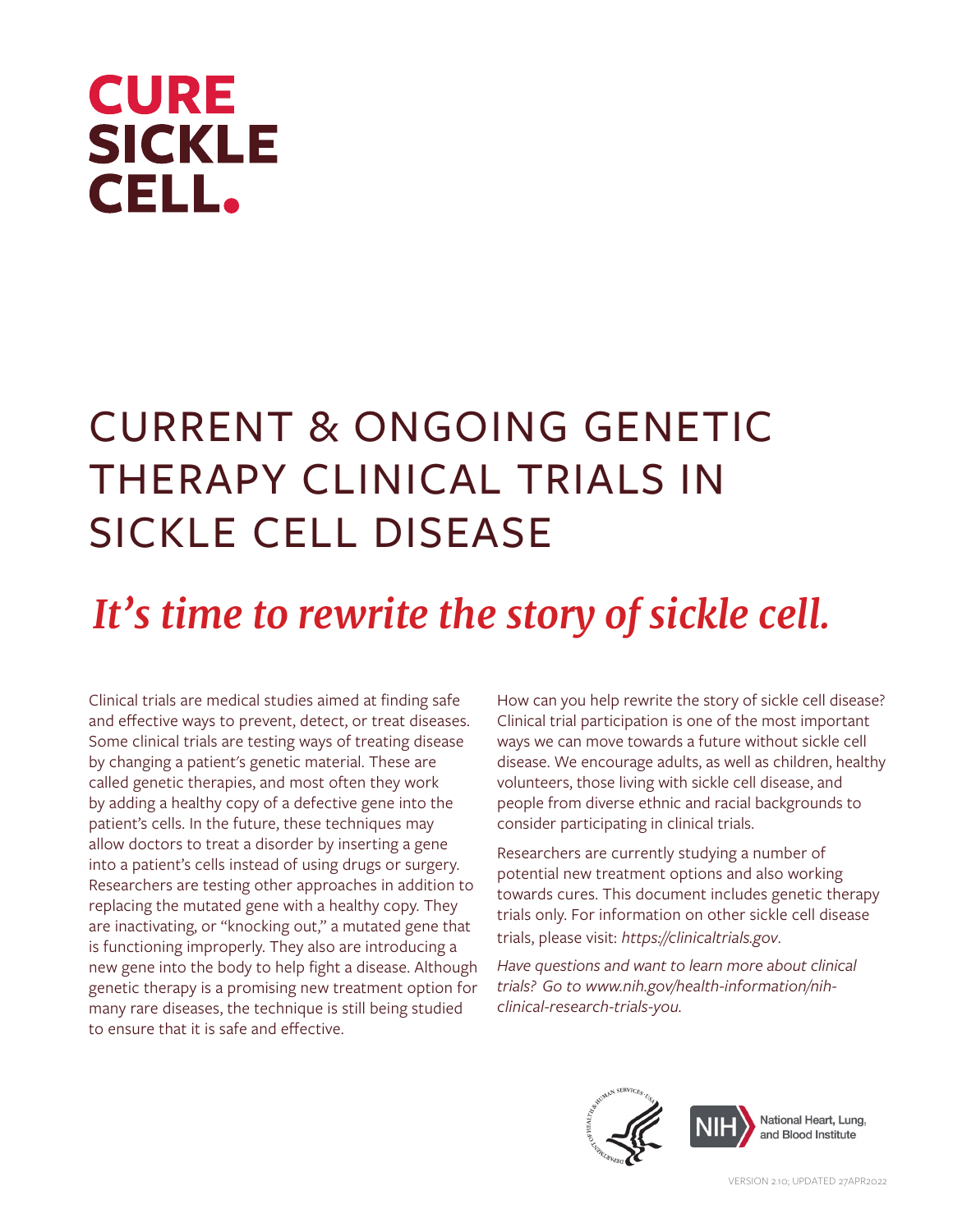#### **INTERVENTIONAL**

## F **Gene Transfer for Patients With Sickle Cell Disease:** *Phase 1 / 2*

| RECRUITING              |                    | This study will assess the safety and efficacy of gene transfer using a gamma- |
|-------------------------|--------------------|--------------------------------------------------------------------------------|
| <b>Age Range</b>        | <b>18–45 Years</b> | globin lentiviral vector. Gene transfer will occur ex-vivo into human bone     |
| <b>Trial Time Frame</b> | 7/2014-6/2023      | marrow or mobilized peripheral blood CD34+ hematopoietic stem cells of         |
| Ref. No.                | <b>NCT02186418</b> | subjects with sickle cell disease.                                             |
|                         |                    |                                                                                |

*https://ClinicalTrials.gov/show/NCT02186418*

## F **Pilot and Feasibility Study of Hematopoietic Stem Cell Gene Transfer for Sickle Cell Disease:** *Phase 1* **\***

| ACTIVE / NOT RECRUITING |                    | This is an open-label, non-randomized, single center, pilot and feasibility, single- |
|-------------------------|--------------------|--------------------------------------------------------------------------------------|
| <b>Age Range</b>        | 3-40 Years         | arm cohort study involving a single infusion of autologous bone marrow derived       |
| <b>Trial Time Frame</b> | 2/2018-10/2022     | CD34+ HSC cells transduced with the lentiviral vector containing a short-hairpin     |
| Ref. No.                | <b>NCT03282656</b> | RNA targeting BCL11a.                                                                |

*https://ClinicalTrials.gov/show/NCT03282656*

#### F **Clinical Research Study of Autologous Stem Cell Transplantation for Sickle Cell Disease:** *Phase 1 / 2*

| RECRUITING              |                           | This Phase I clinical trial will assess the safety and efficacy of an autologous |
|-------------------------|---------------------------|----------------------------------------------------------------------------------|
| <b>Age Range</b>        | <b>18 Years and Older</b> | transplant of lentiviral vector modified peripheral blood for adults with severe |
| <b>Trial Time Frame</b> | 12/2014-10/2022           | sickle cell disease.                                                             |
| Ref. No.                | <b>NCT02247843</b>        | https://ClinicalTrials.gov/show/NCT02247843                                      |

#### F **Safety of Blood Stem Cell Mobilization With Plerixafor in Patients With Sickle Cell Disease:** *Phase 1*

| RECRUITING<br><b>Age Range</b><br><b>Trial Time Frame</b><br>Ref. No. | <b>18-40 Years</b><br>9/2018-12/2022<br><b>NCT03664830</b> | This study will investigate whether up to two injections of plerixafor represent<br>a safe and effective strategy for mobilizing adequate numbers of CD34+<br>hematopoietic stem progenitor cells (HSPC) for autologous hematopoietic cell<br>transplantation (HCT). |
|-----------------------------------------------------------------------|------------------------------------------------------------|----------------------------------------------------------------------------------------------------------------------------------------------------------------------------------------------------------------------------------------------------------------------|
|                                                                       |                                                            | https://ClinicalTrials.gov/show/NCT03664830                                                                                                                                                                                                                          |

## F **Safety Trial of Escalation of Plerixafor for Mobilization of Cells and Evaluation of Gene Transfer:** *Phase 1*

| RECRUITING              |                    | This study will look at the safety and efficacy of a drug called Plerixafor.  |
|-------------------------|--------------------|-------------------------------------------------------------------------------|
| <b>Age Range</b>        | <b>18–65 Years</b> | Plerixafor is approved by the U.S. Food and Drug Administration (FDA) for use |
| <b>Trial Time Frame</b> | 9/2014-7/2023      | in increasing blood stem cell counts before collection in cancer patients.    |
| Ref. No.                | NCT02193191        | https://ClinicalTrials.gov/show/NCT02193191                                   |

## F **Evaluation of the Safety and Efficacy of the LentiGlobin BB305 Drug Product in Severe Sickle Cell Disease:**  *Phase 1 / 2*

| ACTIVE / NOT RECRUITING |                    | This is a non-randomized, open-label, multi-site, single-dose study in  |
|-------------------------|--------------------|-------------------------------------------------------------------------|
| <b>Age Range</b>        | <b>12–50 Years</b> | approximately 50 adults and adolescents with severe SCD. The study will |
| <b>Trial Time Frame</b> | 8/2014-7/2023      | evaluate hematopoietic stem cell (HSC) transplantation (HSCT) using     |
| Ref. No.                | <b>NCT02140554</b> | LentiGlobin BB305 Drug Product.                                         |
|                         |                    |                                                                         |

*https://ClinicalTrials.gov/show/NCT02140554*

## ▶ A Safety and Efficacy Study Evaluating CTX001 in Subjects With Severe Sickle Cell Disease: *Phase 1/2*

| ACTIVE / NOT RECRUITING |                    | This is a single-arm, open-label, multi-site, single-dose study to evaluate |
|-------------------------|--------------------|-----------------------------------------------------------------------------|
| <b>Age Range</b>        | $12 - 35$ Years    | the safety and efficacy of autologous CRISPR-Cas9 Modified CD34+ Human      |
| <b>Trial Time Frame</b> | 11/2018-10/2024    | Hematopoietic Stem and Progenitor Cells (hHSPCs) using CTX001.              |
| Ref. No.                | <b>NCT03745287</b> | https://ClinicalTrials.gov/show/NCT03745287                                 |

**\*** *Funded by the Cure Sickle Cell Initiative*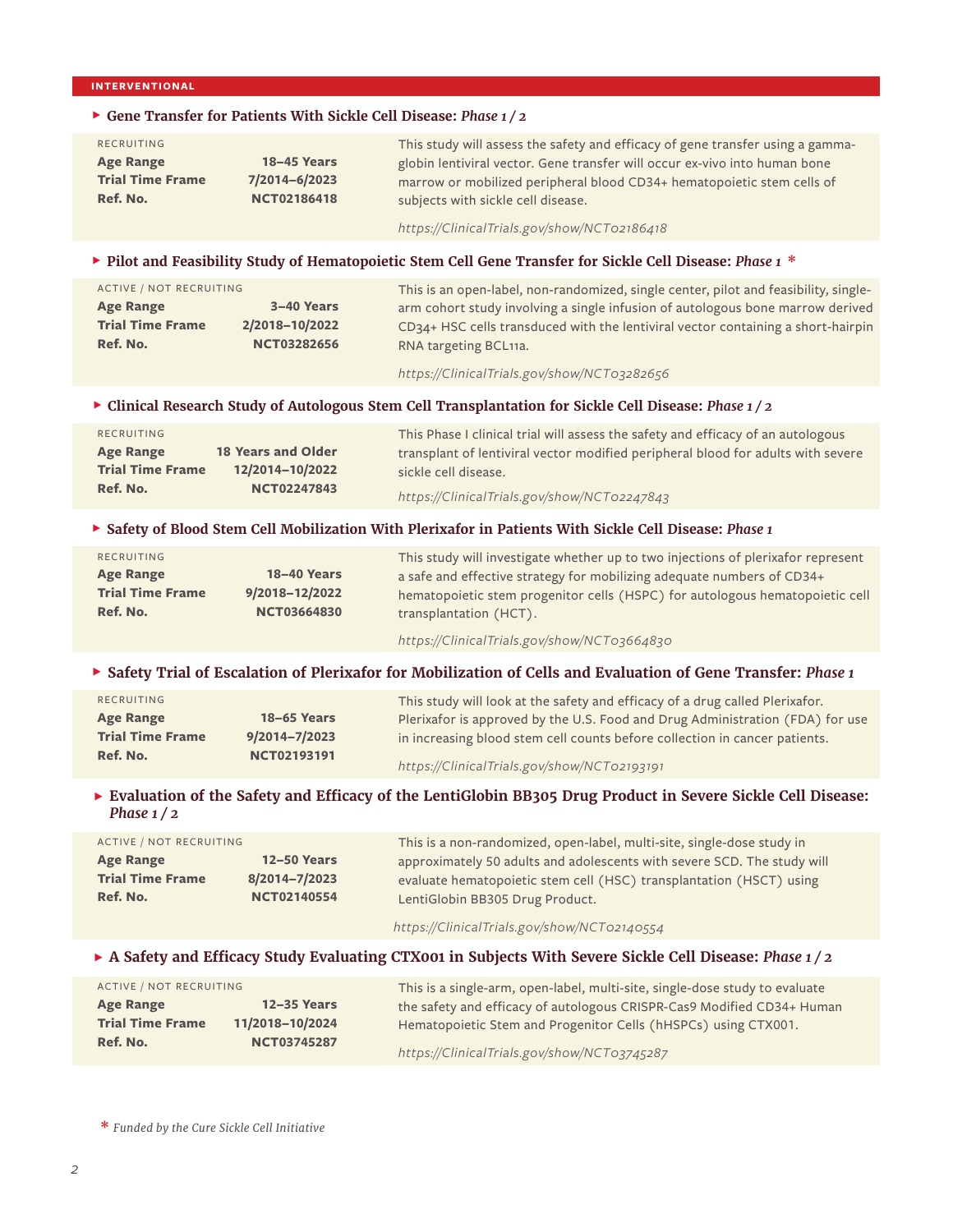## **INTERVENTIONAL CONTINUED**

## F **A Study Evaluating Gene Therapy With BB305 Lentiviral Vector in Sickle Cell Disease:** *Phase 3*

| RECRUITING<br><b>Age Range</b><br><b>Trial Time Frame</b> | 2–50 Years<br>2/2020-2/2025 | This is a non-randomized, open-label, multi-site, single-dose study in<br>approximately 35 adults and pediatric subjects with sickle cell disease. The<br>study will evaluate hematopoietic stem cell (HSC) transplantation (HSCT) with |
|-----------------------------------------------------------|-----------------------------|-----------------------------------------------------------------------------------------------------------------------------------------------------------------------------------------------------------------------------------------|
| Ref. No.                                                  | <b>NCT04293185</b>          | LentiGlobin BB305 Drug Product for SCD.                                                                                                                                                                                                 |

*https://clinicaltrials.gov/ct2/show/NCT04293185*

## F **Study of Safety and Efficacy of Genome-edited Hematopoietic Stem and Progenitor Cells in Sickle Cell Disease:** *Phase 1 / 2*

| RECRUITING              |                    | This study will evaluate two genome-edited, autologous, hematopoietic stem  |
|-------------------------|--------------------|-----------------------------------------------------------------------------|
| <b>Age Range</b>        | 2–40 Years         | and progenitor cell (HSPC) products - OTQ923 and HIX763 - each reducing the |
| <b>Trial Time Frame</b> | 8/2020-8/2025      | biologic activity of BCL11A, increasing fetal hemoglobin (HbF) and reducing |
| Ref. No.                | <b>NCT04443907</b> | complications of sickle cell disease.                                       |
|                         |                    |                                                                             |

*https://clinicaltrials.gov/ct2/show/NCT04443907*

## F **Study to Evaluate the Safety and Efficacy of EDIT-301 for Autologous HSCT in Subjects With Severe Sickle Cell Disease:** *Phase 1 / 2*

| RECRUITING              |                    | The purpose of this study is to evaluate the efficacy, safety and tolerability of |
|-------------------------|--------------------|-----------------------------------------------------------------------------------|
| <b>Age Range</b>        | <b>18–50 Years</b> | treatment with EDIT-301 in adult subjects with severe sickle cell disease (SCD).  |
| <b>Trial Time Frame</b> | 4/2021-8/2025      |                                                                                   |
| Ref. No.                | <b>NCT04853576</b> | https://clinicaltrials.gov/ct2/show/NCT04853576                                   |

## F **Gene Correction in Autologous CD34+ Hematopoietic Stem Cells (HbS to HbA) to Treat Severe Sickle Cell Disease (CEDAR):** *Phase 1 / 2*

| RECRUITING              |                    | This study is a first-in-human, single-arm, open-label Phase I/II study of GPH101 |
|-------------------------|--------------------|-----------------------------------------------------------------------------------|
| <b>Age Range</b>        | <b>12-40 Years</b> | in approximately 15 participants, diagnosed with severe Sickle Cell Disease.      |
| <b>Trial Time Frame</b> | 8/2021-5/2026      | The primary objective is to evaluate safety of the treatment in this patient      |
| Ref. No.                | <b>NCT04819841</b> | population, as well as preliminary efficacy and pharmacodynamic data.             |

*https://clinicaltrials.gov/ct2/show/NCT04819841*

## F **Transplantation of CRISPRCas9 Corrected Hematopoietic Stem Cells (CRISPR\_SCD001) in Patients With Severe Sickle Cell Disease:** *Phase 1 / 2*

| NOT YET RECRUITING      |                    | This is an open label, non-randomized, 2-center, phase 1/2 trial of a          |
|-------------------------|--------------------|--------------------------------------------------------------------------------|
| <b>Age Range</b>        | <b>12-35 Years</b> | single infusion of sickle allele modified cluster of differentiation (CD34+)   |
| <b>Trial Time Frame</b> | 12/2021-12/2024    | hematopoietic stem progenitor cells (HSPCs) in subjects with in subjects       |
| Ref. No.                | <b>NCT04774536</b> | ≥12 years old to 35 years old severe Sickle Cell Disease (SCD). The study will |
|                         |                    | evaluate the hematopoietic stem cell transplantation (HSCT) using CRISPR/      |
|                         |                    | Cas9 edited red blood cells (known as CRISPR_SCD001 Drug Product).             |

*https://clinicaltrials.gov/ct2/show/NCT04774536*

### F **Evaluation of Safety and Efficacy of CTX001 in Pediatric Participants With Severe Sickle Cell Disease:** *Phase 3*

| NOT YET RECRUITING                                      |                                                   | This is a single-dose, open-label study in pediatric participants with severe SCD                                                                                                                            |
|---------------------------------------------------------|---------------------------------------------------|--------------------------------------------------------------------------------------------------------------------------------------------------------------------------------------------------------------|
| <b>Age Range</b><br><b>Trial Time Frame</b><br>Ref. No. | 2-11 Years<br>4/2022-5/2026<br><b>NCT05329649</b> | and hydroxyurea (HU) failure or intolerance. The study will evaluate the safety<br>and efficacy of autologous CRISPR-Cas9 modified CD34+ human hematopoietic<br>stem and progenitor cells (hHSPCs) (CTX001). |
|                                                         |                                                   | https://clinicaltrials.gov/ct2/show/NCT05329649                                                                                                                                                              |